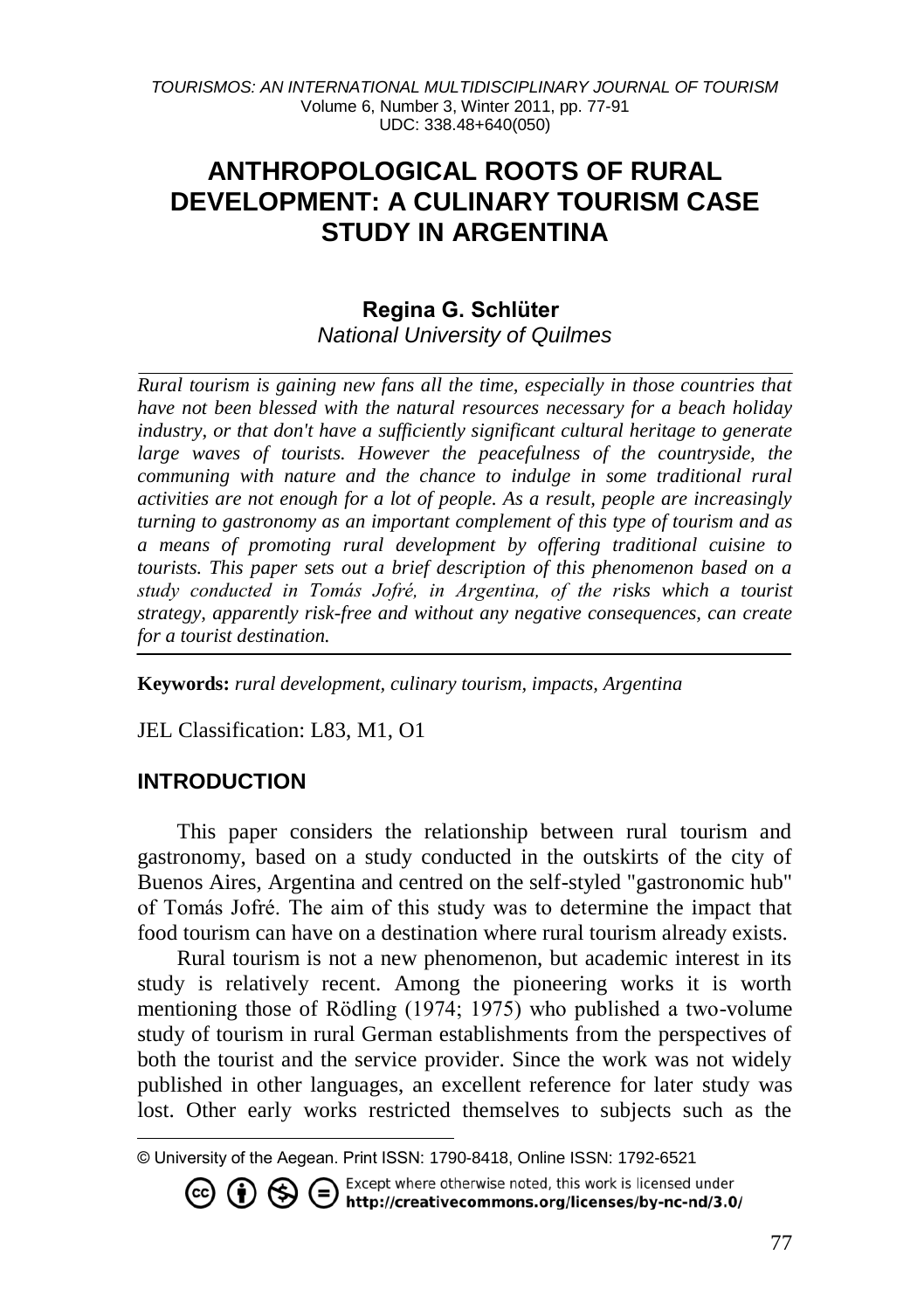#### Regina Schüter

analysis of visits to establishments offering participation in open-air activities in a rural setting, the staged presentation of typical rural work activities, and the different forms of accommodation in non-urban areas. This has had a bearing on the numerous treatments which the subject has since merited (Ascanio, 1997; Barrera, 1996; Bote Gómez, 1986 and 1993; Constabel, S. et al, 2008; Huber Novaes, 1994; Jensen et al, 2001; López Palomeque, 2008; Mondéjar Jiménez, J. A. et al, 2008; Getz & Carlsen, 2000; Nácher & Szmulewicz, 2001; McDonald & Jolliffe, 2003; Opperman, 1996; Prieto & Prieto, 1997; Pulido Fernández, 2008; Salciccia, 2001; Solsona Monzonís, 2001 and 2008; Szmulewicz & Rivas Ortega, 1997; Knight, 1986; Kousis, 1989). In addition, the books edited by Page & Getz, 1997; Roberts & Hall, 2001; Hall, Roberts & Mitchell, 2003; and Hall, Kirkpatrick & Mitchell, 2005 bring together the bestknown studies of this issue in English. Reference to the relationship between rural tourism and gastronomy is clear in these publications in papers by Hall (2005) and Bessière (2001).

Santana (2002) points out that the principal traits of a potential rural tourist are excitement at meeting other people, pleasure at finally seeing all the things they have imagined, spontaneity, and a spirit of traditionalism as regards anything considered exotic. These are people with a real interest, discoverers and explorers who consider themselves pilgrims to a time of nostalgia rather than tourists. Tourist products will be shaped by these people's characteristics, their expectations and their demographic stereotypes.

Rural settings offer peace and tranquillity at the same time as housing important cultural heritage, whether religious, architectural or related to the way of life of a society often seen as exotic by urban visitors. However, what is exotic in this sense, whilst having some differentiating features, is not totally different from daily life in the cities (Álvarez, 2009).

### **GASTRONOMY AND RURAL TOURISM**

Since the beginning of the 21st century, rural tourism planning has been strengthened by the inclusion of gastronomy (already considered an intangible heritage (Schlüter, 2006) either as a complementary tourist attraction, or through the development of structured and sustainable tourist products in the form of food routes or gastronomic centres (Navarro & Schlüter, 2010). As a result, natural and locally manufactured products have begun to form a central part of sampling the countryside and all it offers.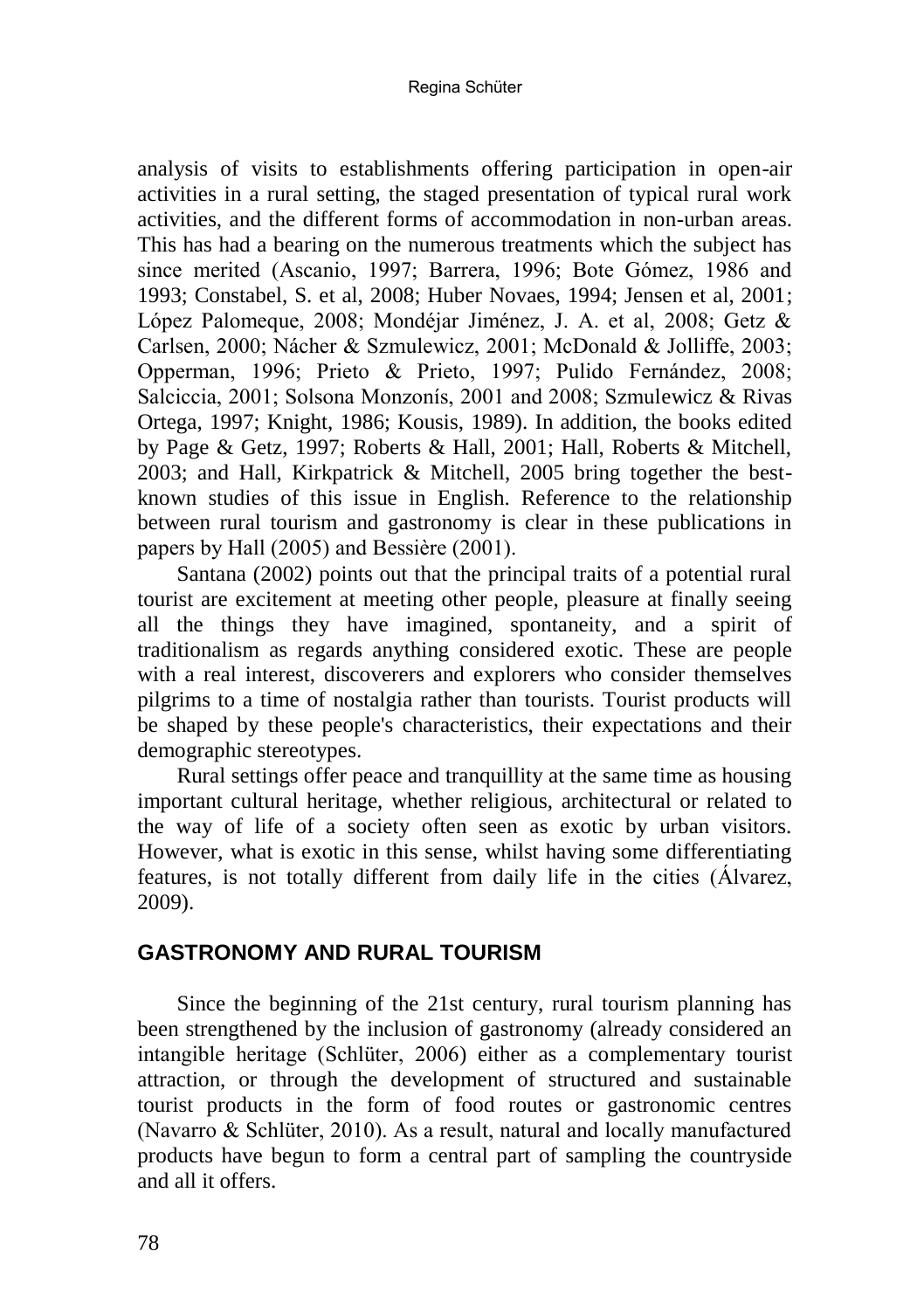Culinary output can be seen as a feature of both natural and social environments, as well as something related to a region's output and its transformation. Gastronomy is becoming an important element in local production and in social development. Its particular characteristics can be used to identify social groupings, and to offer a representation of the local culture to visitors, who can sample part of the culture and learn about the local community in an interactive and participative way by trying typical local and regional dishes (Mascarenhas Tramontin & Gonçalves Gândara, 2010).

The study of culinary traditions is closely related to the creation of identity and the symbolic organisation of social groups. López Morales (2008) points out that cooking plays an essential role and is one of the central pillars giving sense and form to local culture by reclaiming traditions and reinforcing identity-affirming beliefs.

To Ciselli (2002:140), identity is a symbolic construct, a form of classification that creates belonging. Different positions produce different perceptions of reality and other values, leading to disputes over symbolism between different sections of a society over the meanings, values and boundaries that separate them.

People also express identity through gastronomy, reflecting their likes, dislikes, affinities and prejudices, and when they emigrate they take it with them and reinforce their sense of belonging to the place they left behind. This creates an ethnic cuisine, much used in tourism to highlight the characteristics of a particular culture, which in rural settings, according to Diez Peña (2008), is passed on by successive mothers to their daughters.

In a study of the expression of Italian heritage in the south of the state of San Catarina, in Brazil, Savoldi (2002:74) noted that food is used in traditional celebrations to reinforce their Italian identity. Roast beef is replaced by chicken, pasta or polenta, which always goes hand in hand with a good wine. Polenta (once considered food for hard times), accompanied by chicken, became the symbolic dish of the Italians in Nova Veneza. It is still prepared in the old style, in large pots that allow the participants to watch and taste, as they try to "exorcise" the typical steaks characteristic of traditional south Brazilian celebrations.

One tends to associate pasta with Italy, rice with South East Asia and beef with Argentina. Just as Buenos Aires represents tango, the rest of the country is seen as a vast plain known as the *pampa*, where, despite the increase of vegetarian cuisine and the use of other foods in regional cuisine, cattle still happily graze to acquire the best flavour for the world's most demanding palates.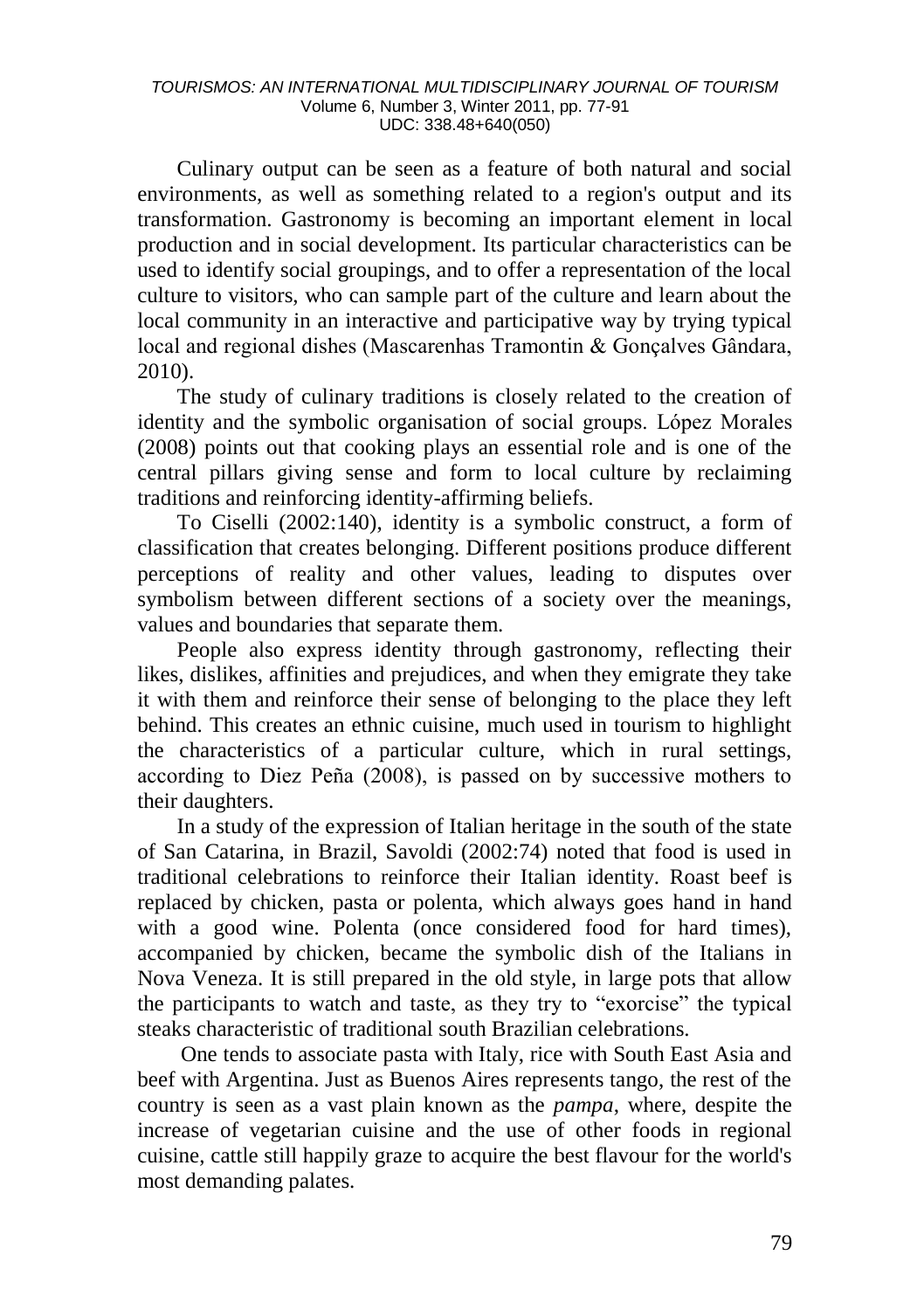Regina Schüter

The social and cultural aspects of gastronomy resulted in it being incorporated into the "complex framework of heritage policies" (Estévez González, 1999) and through this different countries seek to incorporate their cuisine into UNESCO's list of Intangible Cultural Heritage (Schlüter, 2006). The most prominent application to date was by Mexico, who was unsuccessful due to presentational difficulties (Lopez Morales, 2008). An interesting feature of traditional culinary practices is the close link with the production of utensils and other items of kitchenware and tableware. This can be witnessed just about anywhere in Mexico: the food and the cookware are inseparable (Lopez Morales, 2008: 47).

Use of heritage for tourism purposes has given gastronomy greater importance in promoting a destination and catching tourist trends. According to Azambuja (1999), the tourist's main motivation is to seek pleasure through eating and travelling, but eschewing the standard fare for authentic dishes.

Food tourism can be defined as that kind of tourism in which the activities and behaviour of those who participate in it, and even their choice of destination, are influenced by cooking. Hall and Sharples (2003:10) point out that, as a consequence, food tourism can be defined as visits to primary and secondary food producers, gastronomic festivals, restaurants and specific places where sampling of the signature dishes of a food-producing region is the main reason for making the trip.

In this context it is important to bear in mind a series of advantages in particular that: those who participate in this way spend on average more than the ordinary tourist; that they have high expectations of the products offered; and that because they tend to come from very specific sectors of society, it is easy, and therefore less expensive, to target them (Torres Bernier, 2003). Nor should one forget that food tourism can act as a complement to both generic tourist activities and other specialised forms such as golfing, winter or water sports, business, art and event tourism, and so on.

According to Torres Bernier (2003) it is possible to distinguish between the tourists who eat because they are travelling and the tourists who travel to eat. In the first case no particular interest is shown in the local gastronomic offering, although in holiday destinations they want it adapted to their needs and preferences. In that case, it is important to pay sufficient attention to making tourists feel satisfied with their journey and their stay.

*One could say that a badly fed tourist is a dissatisfied tourist. In fact, food frequently represents a permanent memory when one tries to recall*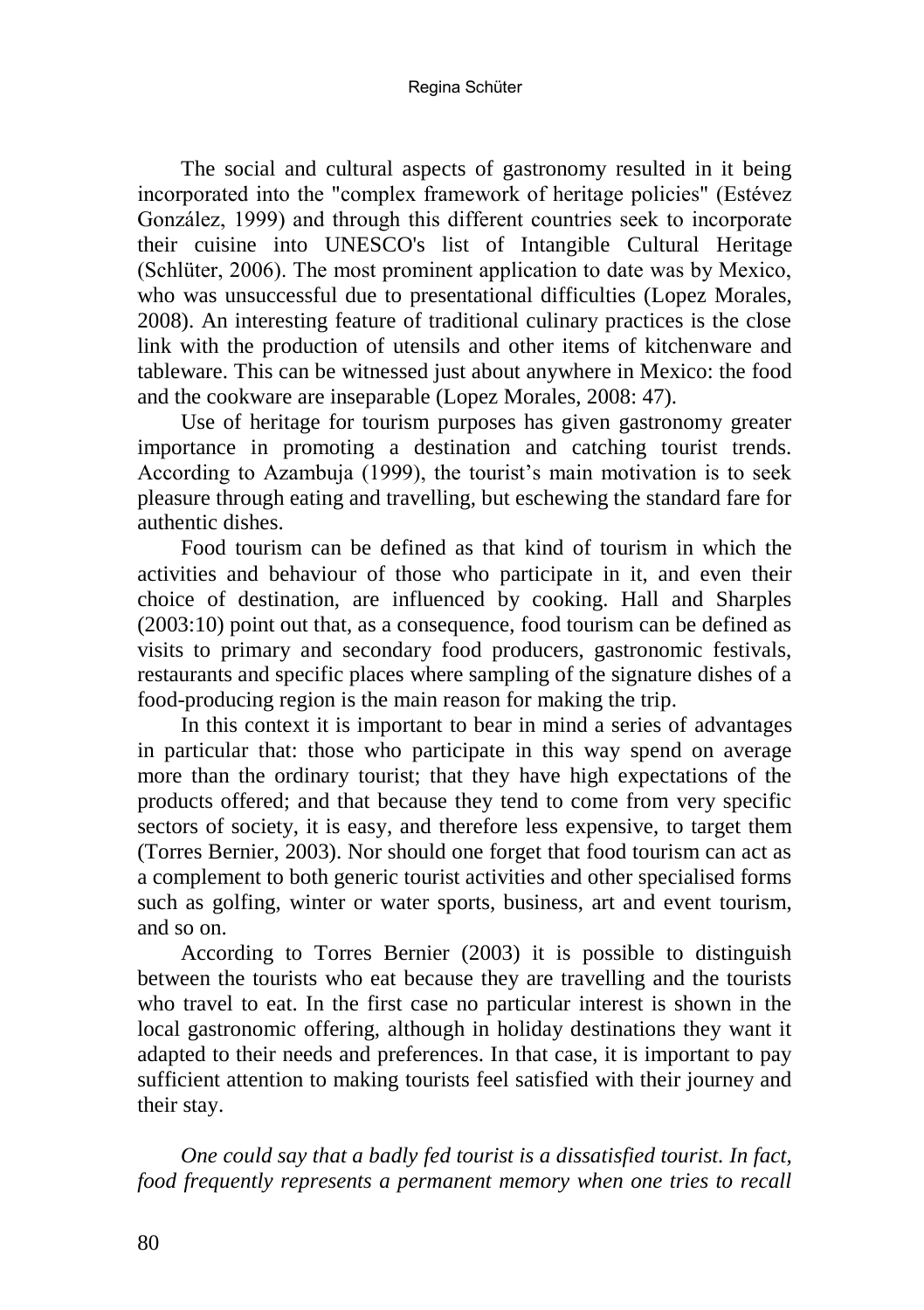*distant trips. Thus they will say "…that little town in the Tyrol where we had excellent sauerkraut, or that dreadful trip when we almost died of hunger on the boat"* (Torres Bernier, 2003:306).

Generally, those who travel share eating places, and their corresponding culinary habits, with the local population, to which they add additional factors such as preferences, age, religion, fads and state of health. When one is dealing with mixed demand (local population plus tourist population) it becomes difficult to serve both groups adequately, producing imbalances that in the end affect the tourists' level of satisfaction and, as a direct consequence, the image of the destination.

To make the local cuisine popular and attractive in its own right, it must be channelled through a gastronomic establishment aimed at tourists. Local food, like local handicrafts, becomes popular among tourists only after being transformed to a certain degree and in a certain way. Changes of differing degrees, and to various different aspects, are made to satisfy the tourists: foreign dishes are introduced into the local cuisine and adapted to local tastes. From this meeting of native and imported cuisines, new dishes, and even new styles of cooking, can emerge. This is not simply a fusion or hybridisation of foreign and local elements, but actually includes an element of innovation or creation (Cohen & Avieli; 2004:767).

### **GASTRONOMY IN RURAL DEVELOPMENT PLANS**

Many attempts have been made to develop tourism in rural areas through the creation of food routes. Based on European experience, almost every country in Latin America, from Mexico to Chile and Argentina, has organised its rural tourist offering around itineraries centred on a food type or typical dish.

Scuta Fagliari and Raduan Masano (2003) point out that food routes are in fact complex products which group together both gastronomic activities and other activities based on history and culture, ecology and sport. As a result of such complexity, food routes end up being perceived as a complete product that satisfies both different types of tourist and the widest range of tourist requirements, thus increasing the chances of a positive experience. In addition, concentrating attractions and facilitating the interrelation between them in a logical itinerary represents a psychological benefit for the modern tourist constantly burdened by time pressures. No food route uses gastronomic attractions only. They all seek to use other types of attraction as well, with the aim of adding value to the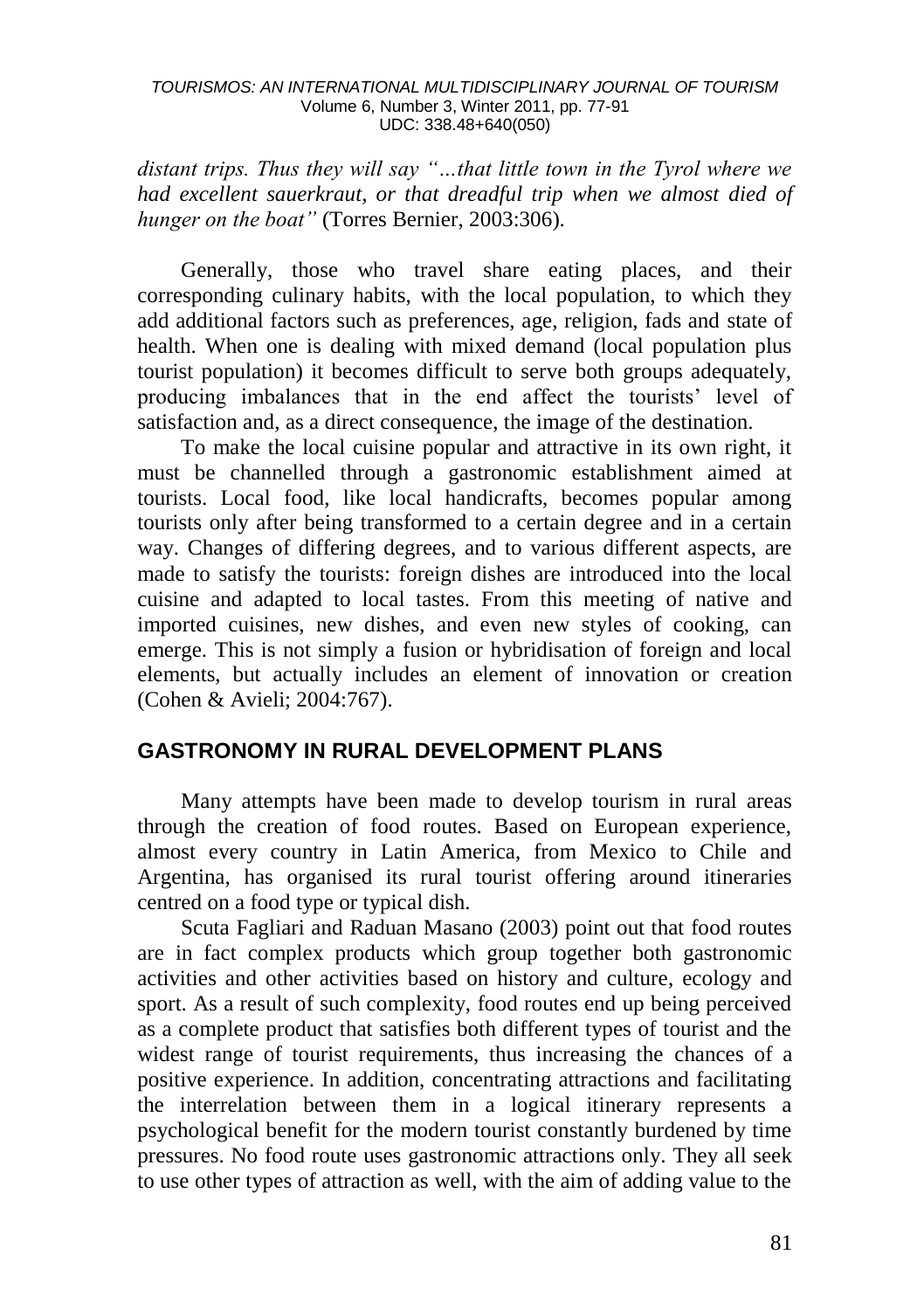product they offer. There is a tendency to use attractions of a historic/cultural nature to complement the gastronomic attractions, and in some cases the accommodation, due to its location, the services offered, the type of construction and so on, can also act as an attraction.

Although developed privately, the vast majority of these routes receive substantial support from a variety of government bodies, whether at the highest national level, as in the case of Argentina in the framework of the National Rural Tourism Plan, or through overseas initiatives related to the heritage of the country where finance is being provided, as in the case of Italy in relation to the Strada do Imigrante or the Caminho das Pedras, in the south of Brazil, where they highlight the gastronomy and wine production introduced by the early immigrants (Brambatti, 2002).

In Chile, the Institute of Agricultural Development (INDAP) has a series of programs for developing rural areas while preserving traditional cultures and promoting their culinary traditions. One of them is the small farmers program, in which many Mapuche women participate. Every year since 1998, under the name Expo Mundo Rural, it has united 130 businesses selling more than 2,300 products to approximately 150,000 visitors (Cassin, 2008). Created in 2001, Tastes of the Country: Rural Specialities Project is also run by INDAP, and is a registered trade mark which acts as a large umbrella organisation for all rural enterprises. Two of the many projects supported by INDAP, with the aim of promoting culinary-based rural tourism, are the National Rural Tourism Program and the Farm Tourism Committee.

In Argentina, an agreement was signed on 11 May 2000 between the Department of Agriculture, Livestock, Fisheries and Food (SAGPyA) and the National Tourism Secretariat (SECTUR) to record the commitment of both parties to the creation of a Rural Tourism Program with the following aim:

*.... to make more efficient use of the human and material resources available to both parties. These efforts will be aimed at the rural sector, in particular at small and medium producers who traditionally produce raw materials, but with the possibility of carrying out other activities to diversify their investment: for example, Rural Tourism offers significant prospects through the incorporation of commercialisation and provision of services sustained by nature and rural culture* (SAGPyA, 2000).

One of the undertakings in the agreement is the implementation of a National Program of Rural Tourism. This was made the responsibility of the Department of Agriculture, because the Department realised that its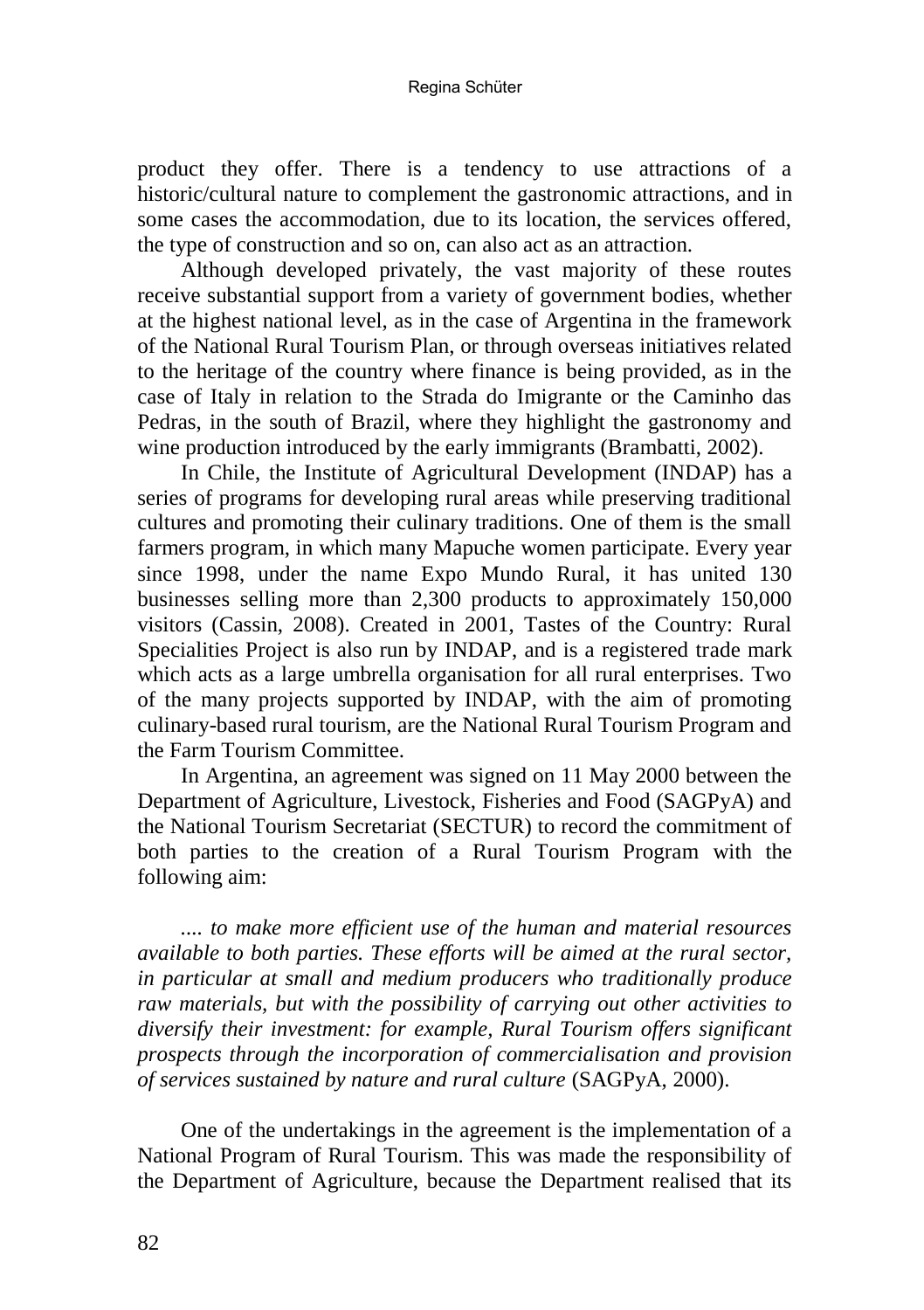jurisdiction covered both the problems affecting rural producers and the means to implement measures aimed at regional rural development. By rural tourism, the following is understood:

*All those activities that can be developed in rural areas and which are of interest to city dwellers due to their exotic, traditional or romantic characteristics or simply for being different from their daily routine.*

This definition incorporates almost all categories of tourism, including tourism based on ecology, gastronomy, business, religion, adventure, study, ethnicity, culture and sport.

[...] *rural tourism is practised both by those people who stay in farm premises with a view to discovering, enjoying and participating in some agricultural activity (agro-tourists) and by hunters, fishermen, scientists, students on school-leaver trips, tourists passing through, businessmen taking part in an event or retreat, and so on.* 

On the back of two European experiments the Department of Agriculture also points out that the activities offered by farmers and cattle breeders in their establishments differ from conventional tourist activities. This is because it is the farmer himself who provides the services and, therefore, *one can consider rural tourism an agricultural activity*. From this point of view, another factor to bear in mind is that the rural producer uses tourism as a way of selling what he produces by manufacturing the food he provides to the visitor. Some producers even accept tourists only with the aim of selling their products (SAGPyA, 2000).

The products placed in the market may be fresh (for immediate consumption, such as butter, milk, fruit, vegetables and so on) or may have been processed to be placed in the market as souvenirs (jams, sausages, preserves and so on).

The Secretariat of Agriculture and the Secretariat of National Tourism have agreed that tourism can be used as a development tool due to the support it provides to regional economies. According to them, the benefits it creates include the following: (a) it diversifies investment, thus putting idle workers back to work and avoiding production subsidies; (b) it creates further employment and fosters rural roots; (c) it provides an opportunity for women and young people to take leading roles in rural tourism businesses; (d) it increases the value of cultural and environmental heritage; (e) it improves the commercialisation of raw material production and adds value to it; (f) it promotes cooperatives; and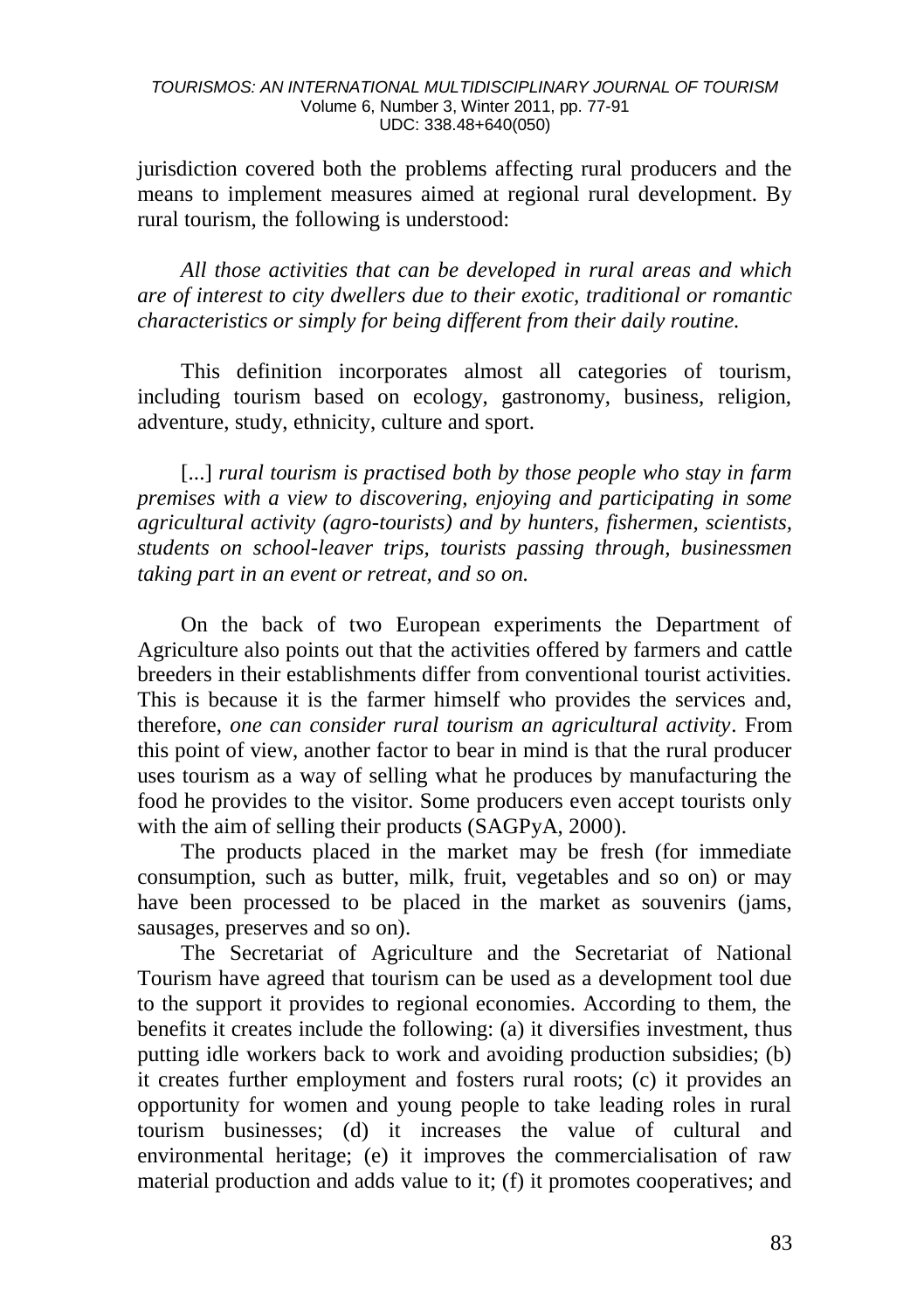(g) it widens the tourism offering.

Within the framework of the Argentine Rural Tourism Program various sub-programs have been developed, of which Food Routes Argentina and the Municipal Rural Tourism Project are worthwhile to be mentioned.

In addition, a program entitled "Rural Tourist Towns" has been set up in the province of Buenos Aires – the most important province in the country from a farming and economic point of view – through its Department of Tourism and with the collaboration of the Banc of the Buenos Aires Province and the Centre for Territorial and Environmental Research (CITAB). Its central idea is to promote and encourage the development of tourist activities and enterprises that are sustainable in small communities, generating identity, sources of employment and authentic resources, and strengthening roots (Navarro & Schlüter, 2010),

Numerous towns in Buenos Aires province have seen tourism as a way out of a crisis which has deepened in recent decades, accentuated by the disappearance of the railway, in many cases the only means of transporting local produce to the major centres of consumption.

The development of tourism activity was able to halt the migration of young people to other regions in search of work and in many cases made it possible for people in search of work to settle, to some extent achieving the revival of these small towns of no more than 400 inhabitants.

Many of these towns, particularly those not more than 200 kilometres from the city of Buenos Aires, have focussed on offering themselves as day trip destinations with no requirement for an overnight stay. Others have managed to complement their attraction with accommodation and entertainment.

The common element in all of these cases, however, is undoubtedly gastronomy, which after having been considered historically a complementary service that visitors could enjoy in a destination along with other activities, has managed to position itself as a genuine principal attraction. Many destinations have been developed as gastronomic centres. The revival of the countryside as a place of tradition, tranquillity and culture has caused the people of the big cities to turn their attention to smaller locations in the province, where one can have a personal encounter with the cultural identity that the town has been hiding, unchanged, within it.

The growing demand for this type of location results in a constant search for new places in which to swap the city for the country. Those who always lead the way belong to particular sectors of society in the big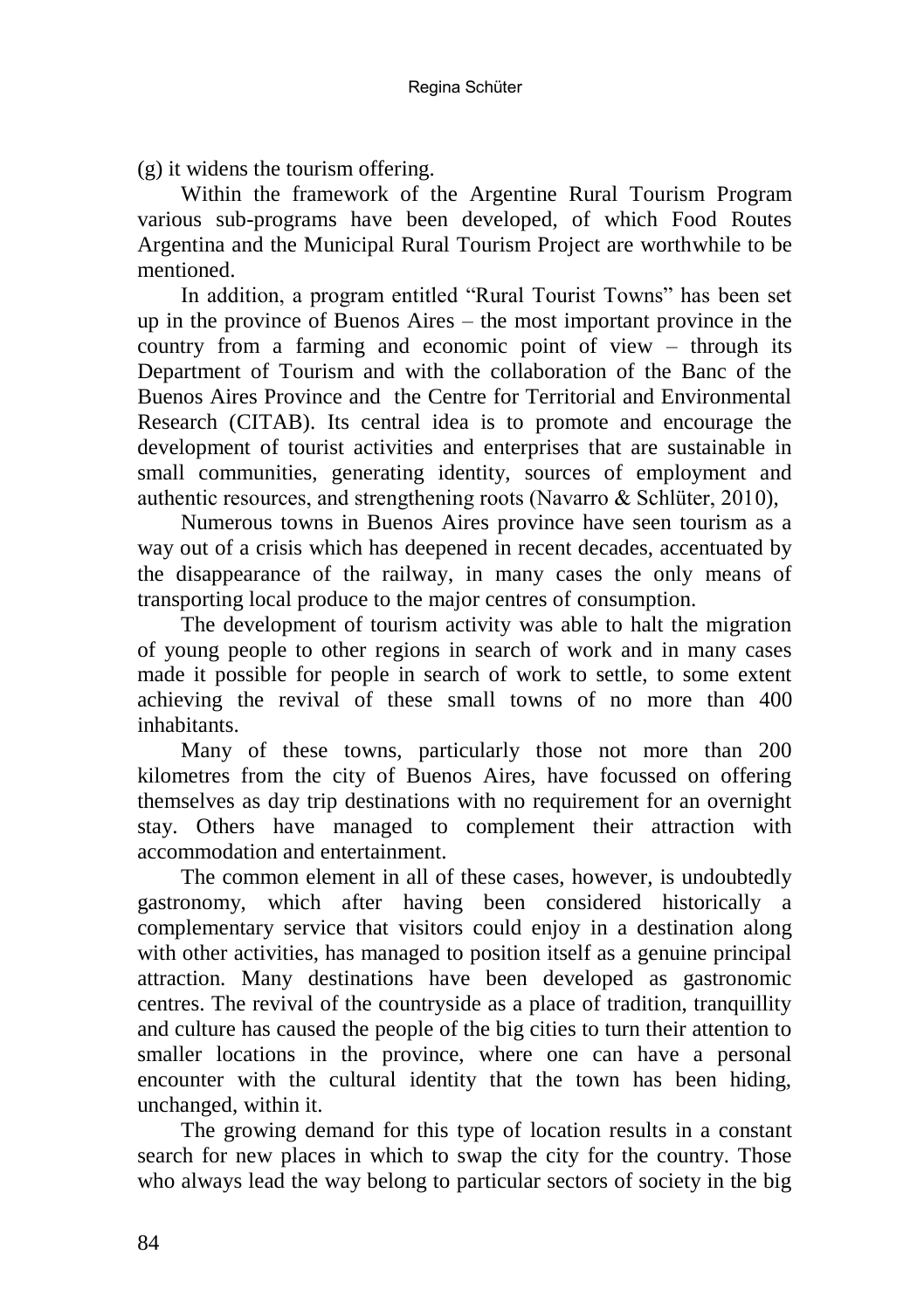cities, being the first to look for these locations, but the destinations become increasingly overcrowded and these people move on to other locations, enabling class and status differences to be maintained. This leads in the long term to the destruction of many sites with valuable natural and cultural heritage.

### **THE EXPERIENCE OF AN ARGENTINE TOWN**

A study carried out in Tomás Jofré (Schlüter & Thiel Ellul, 2008) revealed a serious deterioration in the town, resulting in a later project of research and development to establish indicators of sustainability. The project envisaged the extension of its findings to neighbouring towns that were still in their initial stage of development, in order to give them ideas for achieving a balanced growth. This led to the compilation of a set of indicators that would enable the monitoring of tourism activity in the town under study in order to observe the true impact of tourism on it. The design of an analysis model for towns with similar characteristics was also attempted.

Tomás Jofré is a small community which lies approximately 150 kilometres from Buenos Aires and which, according to the National Census of Population and Dwellings in 2001, had 153 inhabitants and 60 houses spread over 22 blocks. It is notable for its strictly rural atmosphere, in which cows graze by the side of the street, separated only by a wire fence that indicates the start of a farm property. It lacks attractions of a heritage nature: if there are any, they are well hidden – there is no church, which is unusual in Argentine towns, and no police station and, depending on the time of year, a variety of farm vehicles from the neighbouring fields, such as tractors, seeding machines or combine harvesters, drive through the streets. There is a marked contrast between the peace and quiet during the week and the hustle and bustle of weekends and holidays due to the numbers who visit the town to eat.

Gastronomic activity in Tomás Jofré started in a general store, opened in 1924, which fed the rural inhabitants of the local area and at the same time served as a social meeting point for local celebrations such as weddings, baptisms, birthdays and so on. The fame of the only dish on offer, *raviolones* (kind of big ravioli) in a butter sauce, spread beyond Mercedes, the nearest main town, and word attracted diners from other places. The general store became a restaurant and the business steadily grew, and other establishments were also soon converted into restaurants (Schlüter & Thiel Ellul, 2008).

The intense tourist/gastronomic activity that occured during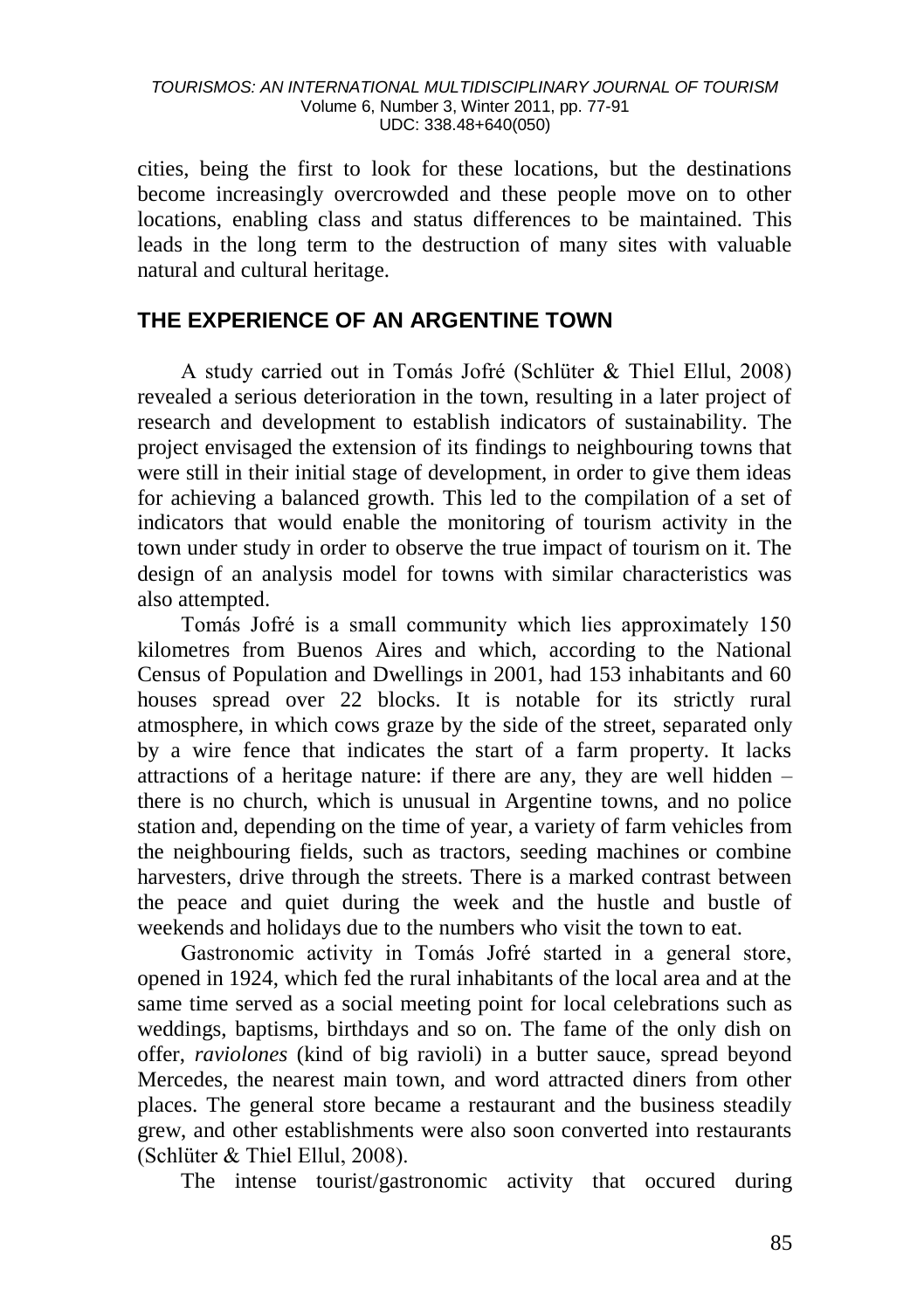#### Regina Schüter

weekends and especially on Sundays when visitors exceed 3,000 are what permitted the economic development of the town when the railway closed and many people were forced to abandon the once small but thriving community. What was once a hub for grain stores and dairy farms was left completely deserted when the residents had to leave in search of work.

Today, the Tomás Jofré *Gastronomic Centre* has fifteen restaurants spread over nine of the twenty-two existing blocks of the town. The old traditional eating-houses mingle with modern-built restaurants. Since the mid-90s the town has become a huge centre of attraction. Restaurants view to gain the attention of the visitor with different typical delicacies. Menus generally include a starter of locally made beef or pork sausages, homemade pastas, grilled meat (either beef or pork) and traditional desserts.

After lunch in Jofré, one can enjoy the country air, have an afterlunch conversation under centuries-old trees, walk through the dirt streets, ride bicycles or do some horse riding. Children's games are an option offered by a small number of restaurants. The town also has other establishments linked to gastronomy and one especially dedicated to the sale of sausages, jams, farm produce and other traditional foods. Furthermore, in the vacant plot originally designed to act as a main square, stalls are erected on Sundays and holidays for artisans and sellers of regional and antique products and other articles.

Tradition may hold that women should be in the kitchen and men in front of house, but men play an important part in the gastronomy of Tomás Jofré, thanks to their traditional role in preparing the barbecue, even if women have slowly begun taking charge of this task occasionally. The female role was reduced to setting the table and preparing salads. In addition, the slaughtering of "large" animals such as cows and pigs is generally a male role, as a result of which the present-day preparation of sausages is strongly influenced by the men folk.

Nevertheless, a study conducted by the National University of San Martín (UNSAM) (Navarro & Schlüter 2010) discloses that men dedicate more hours to work activity, whether because they have jobs that demand more time or because they do have a second occupation. 42.9% of them work more than 40 hours weekly, whilst among women the corresponding percentage is 28%. A substantial percentage work between nine and fifteen hours a week, from which one may infer that this relates to weekend activities associated with the town's gastronomy, such as waiting, preparing food on the grill, or barbecuing meat. The distribution of women according to number of hours per week dedicated to work is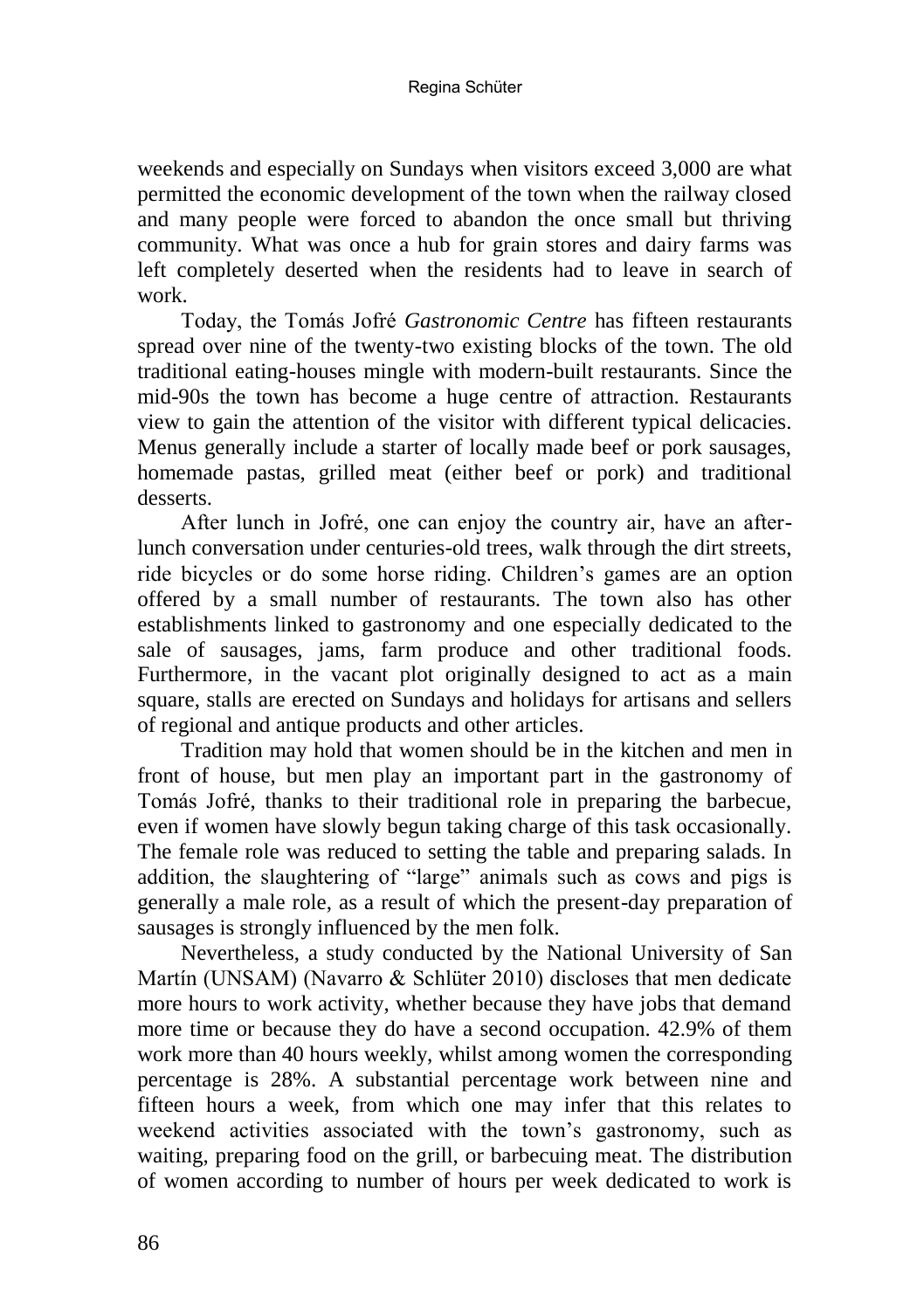more equal. This may be related to the type of work they do, some of them being involved in weekend gastronomic activities (such as waitressing or assisting in the kitchen) and others having more regular work but only a few hours of it each day.

Interviews revealed that men are more inclined to pass on their culinary knowledge. This was observed in the way salamis, hams and other cold cuts commonly consumed in the restaurants of Jofré, are prepared. One interviewee also confirmed that a similar thing happens in winemaking.

For their part, women no longer appear content to remain in the kitchen. Part-time availability at weekends enables young women to help in the running of restaurants, giving them the financial resources needed to study in Buenos Aires during the week. Although they say they want to continue helping in the family business, they don't exactly expect it to be in the kitchen. Alternatively, there are other young women who have started a family and contribute to their household economy by preparing a range of products such as jams, sauces, preserves and so on for sale to tourists, and who had to resort to TV programmes and the Internet in order to familiarise themselves with different cooking techniques because, as one respondent put it, "[…] *to mummy, cooking is double dutch*". Nonetheless, an interviewee in her forties stated that she had learned everything she knew about cooking from her mother, while another lady in her seventies indicated that as a result of her granddaughter's interest she had decided to pass on her cookery secrets, and in particular the preparation of conserves, to her, rather than to her daughter, who "[…] *was of no use at this*".

Having witnessed the success achieved by Tomás Jofré, various small towns close to Buenos Aires sought different strategies for positioning themselves as tourist destinations as well as day tripper destinations. The majority, instead of opting directly for gastronomy, tried to develop their mostly railroad and religious heritage, complementing visits for that purpose with a traditional gastronomic offering. A clear case of marked growth is the town of Carlos Keen, to which have been added other small neighbouring rural towns (Arnaiz Burne & César Dachary, 2007).

## **FINAL COMMENTS**

In gastronomy, rural tourism found the perfect partner for attracting visitors and benefiting the local population. This power of attraction results from gastronomy's many different aspects, particularly its strong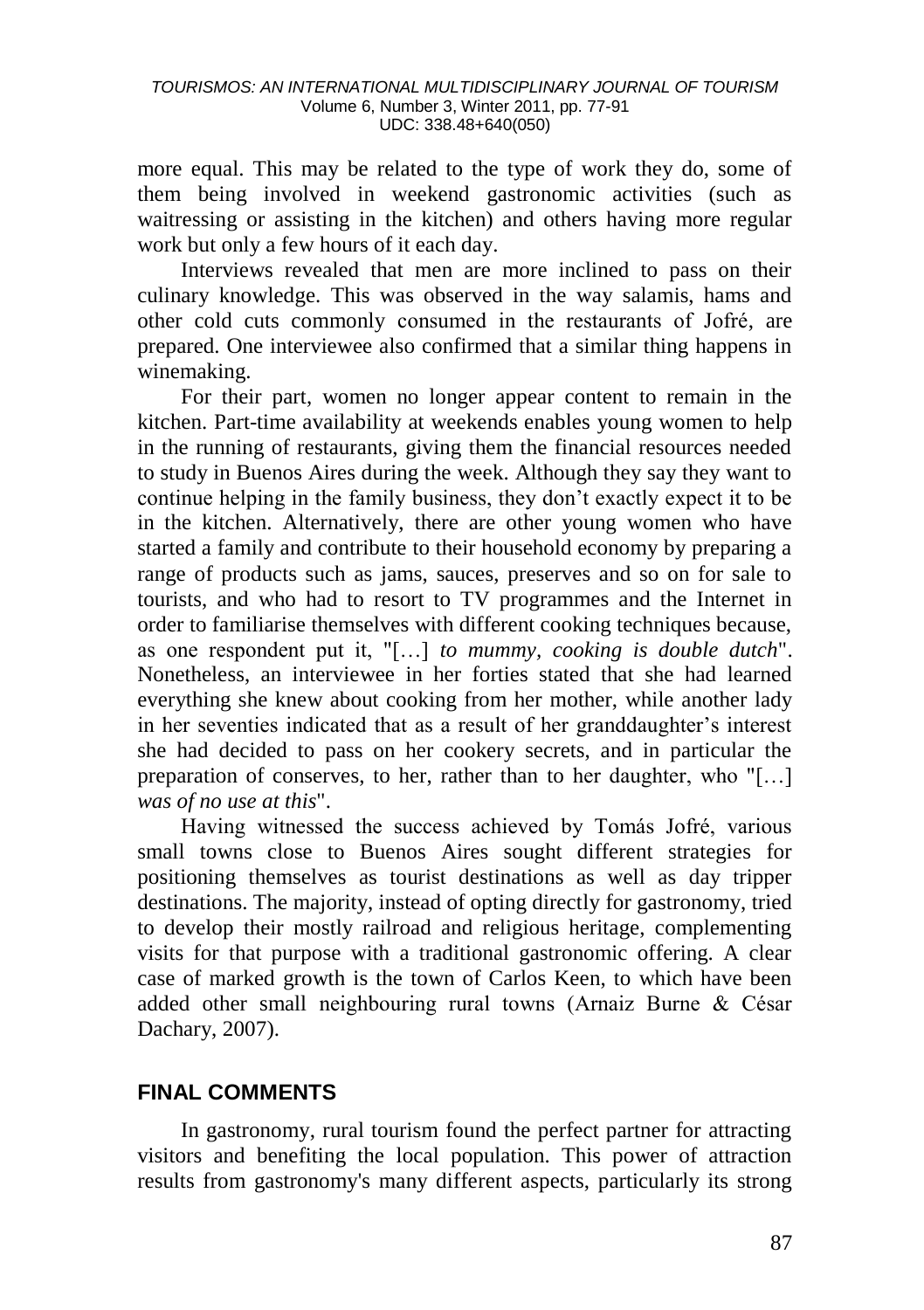links with heritage and its capacity to create identities which people can take away with them regardless of where they are going.

However, despite gastronomy appearing to offer so much as a component or complement of rural tourism, there may be very negative consequences without resort to careful planning and constant monitoring of its impact. It is easy to achieve over-saturation of these locations, with the direct consequence that they start to lose visitors because the establishments that opened in anticipation of more business ultimately have to close due to a lack of customers.

### **REFERENCES**

- Álvarez, M. (2009). Empanadas, tamales y carpaccio de llama. Patrimonio alimentario y turismo en la Quebrada de Humahuaca, Argentina. *Estudios y Perspectivas en Turismo* Vol. 18, No.2, pp.161-175.
- Arnaiz Burne, S.M. & César Dachary, A. (2007). *Trabajo de Investigación: Partido de San Andrés de Giles*, Universidad de Guadalajara, Centro Universitario de la Costa. Puerto Vallarta (unedited).
- Ascanio, A. (1997). El programa de posadas y campamentos turísticos venezolanos. *Estudios y Perspectivas en Turismo,* Vol. 6. No.2, pp.157- 169.
- Azambuja, M. (1999). *A Gastronomia Enquanto Produto turístico. Turismo urbano. Cidades, Sites de Equitação Turística*. Porto Alegre, Edições dos Autores.
- Barrera, E. (1998). Situación del turismo rural en la República Argentina. Paper presented at the *International Congress of Rural Tourism and Sustainable Development*. Santa María, Brazil: May 15-20.
- Barrera, E. (1996). *Red Argentina de Turismo Rural (RATUR). Fundamentos para su Organización*. Buenos Aires: INTA-IESER.
- Bessiere, J. (2001). The role of rural gastronomy in tourism. In L. Roberts and D. Hall (Eds.) *Rural Tourism and Recreation: Principles to Practice,* Oxon: CABI Publishing.
- Brambatti, L.E. (2002). *Roteiros de turismo e patrimônia histórico*. Porto Alegre, EST Edições.
- Cassin, G. (2008). Las cocinas regionales y el rol del Estado La experiencia de Chile. In M. Álvarez (Ed.) *Las Cocinas Andinas en el Plata*. Buenos Aires, La Crujía Ediciones.
- Ciselli, G. (2002). Las danzas como expresión de la identidad boliviana en Comodoro Rivadavia, Argentina. In R. Schlüter and J. Norrild (Eds.) *Turismo y Patrimonio en el Siglo XXI*, Buenos Aires: CIET.
- Cohen, E. & Avieli, N. (2004). Food in tourism: attraction and impediment. *Annals of Tourism Research,* Vol. 31, No.4, pp.755-778.
- Constabel, S; Oyarzún, E. & Szmulewickz, P. (2008). *Agroturismo en Chile. Características y Perspectivas.* Universidad Austral de Chile & Fundación para la Innovación Agropecuaria, Valdivia.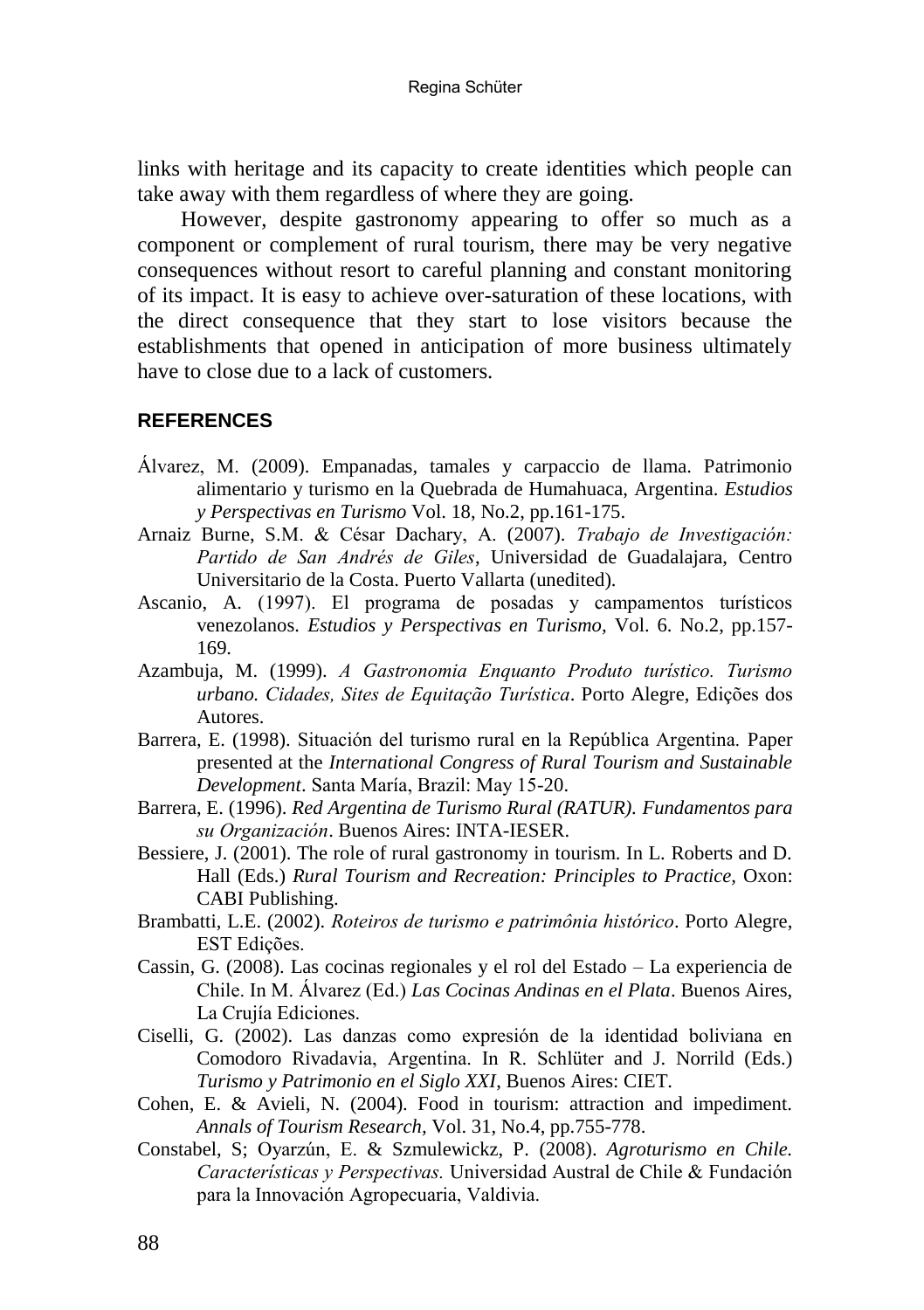- Diez Pena, G. (2008). Recuperación e interpretación de recetas de viejos cuadernos y libros de cocina. In M. Álvarez (Eds.) *Las Cocinas Andinas en el Plata,* Buenos Aires: La Crujía Ediciones.
- Estévez González, F. (1999). Descongelando cultura. Alimentación, museos y representación. Proceedings of the International Congress 1998 *Antropología de la Alimentación: Entre Naturaleza y Cultura.* Huesca, La Val de Onsera.
- Getz, D. & Carlsen, J. (2005). Characteristic and goals of family and owner operated business in the rural tourism and hospitality sectors. *Tourism Management*, Vol. 21, No.6, pp.547-469.
- Hall, C.M. (2005). Rural wine and food tourism cluster and network development. In D.R. Hall, I. Kirkpatick and M. Mitchell (Eds.) *Rural Tourism and Sustainable Business,* Clevedon: Channel View Publications.
- Hall, C.M. & Sharples, L. (2003). The consumption of experiences or the experience of consumption? An introduction to the tourism of taste". In C.H. Hall (Eds.) *Wine, Food, and Tourism Marketing,* New York: The Haworth Press.
- Hall, D.R., Kirkpatick, I. & Mitchell, M. (2005). *Rural Tourism and Sustainable Business.* Clevedon, Channel View Publications.
- Hall, D.R., Roberts, L. & Mitchell, M. (2003). *New Directions in Rural Tourism*. Hants, Ashgate Publishing Ltd.
- Huber Novaes, M. (1994). Turismo rural em Santa Catarina. *Turismo em Análise,* Vol. 5, No.2, pp.43-50.
- Jensen, M., Bouteiller, M.S., Zeinsteger, E., Daniels, E. & Alazard, S.M. (2001). El patrimonio arquitectónico de las estancias de Tierra del Fuego (Argentina) como recurso turístico. *Estudios y Perspectivas en Turismo,* Vol. 10, No.1+2, pp.91-112.
- Knight, J. (1996). Competing hospitalities in Japanese rural tourism. *Annals of Tourism Research,* Vol. 23, No.1, pp.163-180.
- Kousis, M. (1989). Tourism and the family in a rural Cretan community. *Annals of Tourism Research,* Vol. 16, No.3, pp.318-332.
- Lane, B. (1994). What is rural tourism? *Journal of Sustainable Tourism*, Vol. 2, No.1+2, pp.7-21.
- López Morales, G. (2008). Las cocinas regionales como patrimonio cultural. In M. Álvarez (Eds.) *Las Cocinas Andinas en el Plata,* Buenos Aires: La Crujía Ediciones.
- López Palomeque, F. (2008) Delimitación conceptual y tipologías del turismo rural. In J.I. Pulido Fernández (Eds.) *El Turismo Rural,* Madrid: Editorial Síntesis.
- Mascarenhas Tramontin, R. & Gonçalves Gândara, J.M. (2010). Producción y transformación territorial. La gastronomía como atractivo turístico. *Estudios y Perspectivas en Turismo,* Vol. 19, No.5, pp. 776-791.
- McDonald, R. & Jolliffe, L. (2003). Cultural rural tourism. Evidence from Canada. *Annals of Tourism Research*, Vol. 30, No.2, pp.307-322.
- Mondéjar Jiménez, J. A; Mondéjar Jiménez, J. & Vargas, M. (2008). Análisis del turismo cultural en Castilla-La Mancha. El impacto de los programas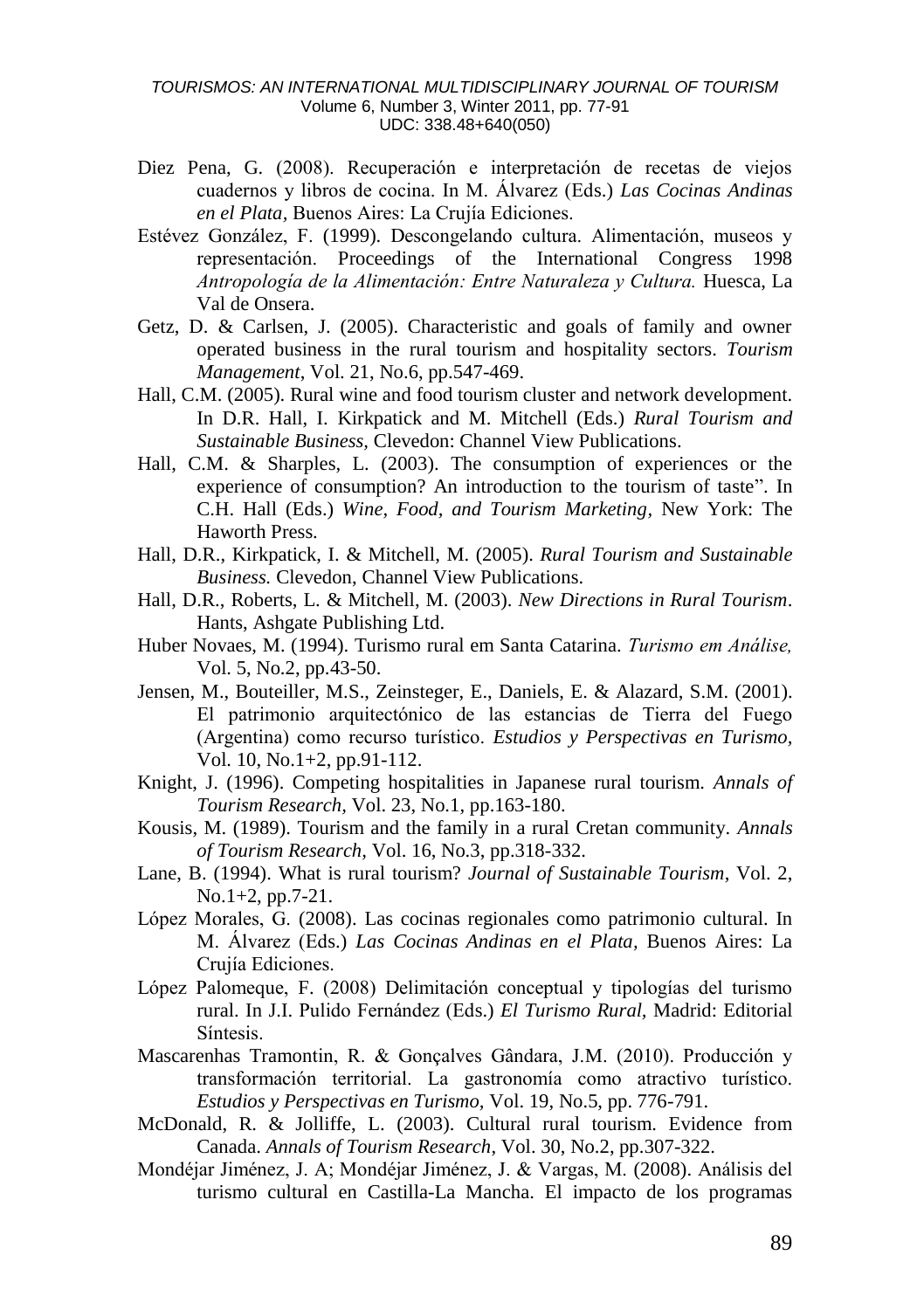europeos de desarrollo LEADER y PRODER. *Estudios y Perspectivas en Turismo,* Vol. 17 No.3+4, pp.359-373.

- Nácher, J. & Szmulewicz, P. (2001). Políticas de turismo rural. Un análisis crítico aplicado al caso de España. *Estudios y Perspectivas en Turismo*, Vol. 10, No.1+2, pp.43-61.
- Navarro, F. & Schlüter, R. (2010). El turismo en los pueblos rurales de Argentina. Es la gastronomía una opción de desarrollo? *Estudios y Perspectivas en Turismo*, Vol. 19, No.6, pp.909-929.
- Opperman, M. (1996). Rural tourism in Southern Germany. *Annals of Tourism Research,* Vol. 17, No.3, pp.337-352.
- Page, S. and Getz, D. (1997). *The Business of Rural Tourism. International Perspectives*. London: International Business Press.
- Prieto, L. & Prieto, M. (1997) Turismo rural en Argentina. *Estudios y Perspectivas en Turismo,* Vol. 6, No.2, pp.145-156.
- Pulido Fernández, J. I. (Ed.) (2008). *El Turismo Rural*. Madrid: Editorial Síntesis.
- Rödling, M. (1974). *Urlabu auf dem Baurnehof I. Eine psychologische Untersuchung der Einstellung der Bauern zu ihren Gäste*. Starnber, Studienkreis für Toursimus.
- Rödling, M. (1975). *Urlabu auf dem Baurnehof II. Eine Psychologische Untersuchung der Erwartungen der Urlauber*. Starnberg: Studienkreis für Toursimus.
- SAGPyA Secretaría de Agricultura, Pesca y Alimentación. (2000). *Programa Argentino de Turismo Rural*. Buenos Aires.
- Salciccia, D. (2001). Ecoturismo rural y desarrollo sustentable del patrimonio natural e histórico cultural. *Estudios y Perspectivas en Turismo,* Vol. 10, No.1+2, pp.113-130.
- Santana, A. (2002). "Desarrollos y conflictos en torno al turismo rural: claves y dilemas desde la antropología social. Paper presented at the *International Congress of Rural Tourism and Sustainable Development*. University of Santa Cruz do Sul, May 15-20.
- Savoldi, A. (2002). La reconstrucción de la "italianidad" en el sur del Estado de Santa Catarina, Brasil. *Estudios y Perspectivas en Turismo,* Vol. 11, No.1+2, pp.63-80.
- Scuta, F. & Raduan, M. (2003). Las rutas gastronómicas. In G. Lacanau, G. and J. Norrild (Eds.) *Gastronomía y Turismo, Vol. 2, Cultura al Plato,* Buenos Aires: CIET.
- Schlüter, R. (2006). *Turismo y Patrimonio Gastronómico. Una Introducción.* Buenos Aires: CIET.
- Schlüter, R. (2003). *El Turismo en Argentina: Del Balneario al Campo*. Buenos Aires: CIET.
- Schlüter, R. & Thiel Ellul, D. (2008). Gastronomía y turismo en Argentina. Polo gastronómico Tomás Jofré. *Pasos. Revista de Turismo y Patrimonio Cultural* Vol. 6, No.2, pp.249-268.
- Solsona Monzonís, J. (2008). "Las marcas destino de turismo rural en España". In J.I. Pulido Fernández (Eds.) *El Turismo Rural,* Madrid: Editorial Síntesis.
- Szmulewicz, P. & Rivas Ortega, H. (1997) Agroturismo en Chile. Perspectiva de